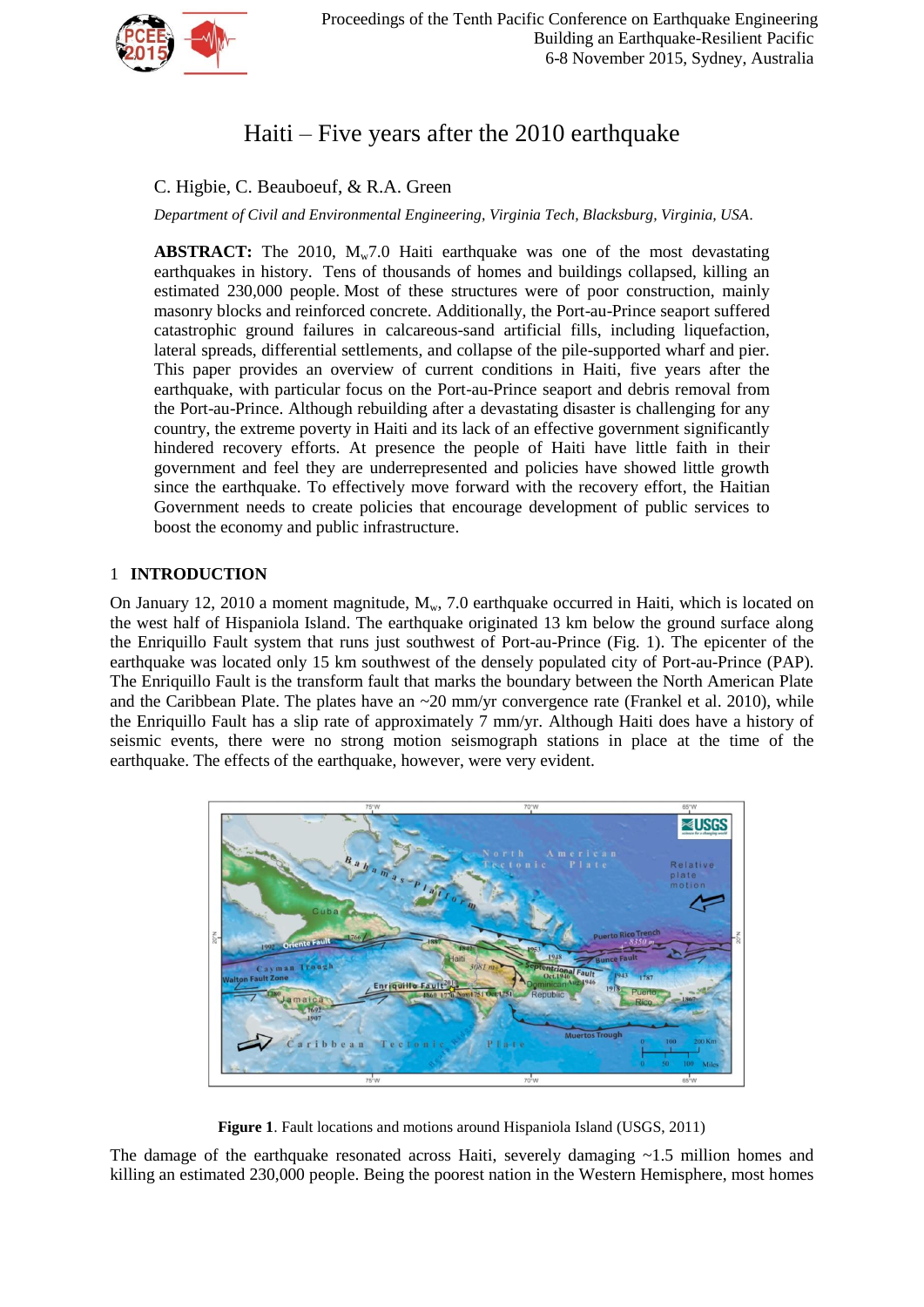and small business buildings were of poor construction, mainly masonry blocks and lightly reinforced concrete. The ShakeMap below (Fig. 2) depicts the estimated shaking intensities, with the most severe shaking occurring just outside of Port-au-Prince, a city of nearly 900,000 residents. Much of the city was reduced to rubble and key structures were damaged, to include the National Palace, International Port of Port-au-Prince, Palace of Justice, National Assembly building, Supreme Court building, among other public administration buildings. In addition to structural damage, sources of food, power, water, and medical care were all disrupted, and the country came to a standstill. The earthquake resulted in soil liquefaction, landslides and rockslides in cut slopes, and road embankment failures.

The earthquake resulted in a mobilization of international resources. The recovery will be a continuous effort by local government, international non-government organizations, non-profit organizations, and local and international engineering contractors. Addressed in this paper are the social impacts, an essay by the second author who experienced the earthquake firsthand, some of the challenges that Haiti has faced, the current state of the International Port of Port-au-Prince (PPAP) and the debris removal, and what needs to be done going forward.



**Figure 2**. ShakeMap of Haiti during 2011 earthquake (USGS, 2011)

# 2 **A PERSONAL TAKE**

The following are personal reflections about the earthquake as experienced by the second author, Christina Beauboeuf, who is a second year undergraduate Civil Engineering student at Virginia Tech. Christina grew up in Port-au-Prince, Haiti and recalls her experience of the 2010 earthquake.

*As the aftershocks and bugs kept me awake, calls came in proclaiming that family and friends were not found or that amputations were critical to their survival; I was overwhelmed, speechless, and distraught. Haiti was ravaged in thirty seconds, at 4:53 pm, on January 12, 2010.* 

*People were panicked, they needed help; some were covered in blood and dust. Many large houses and structures were reduced to rubble. Thousands of people lost their lives; it was heart wrenching. Haiti was devastated. It felt like the end of the world.*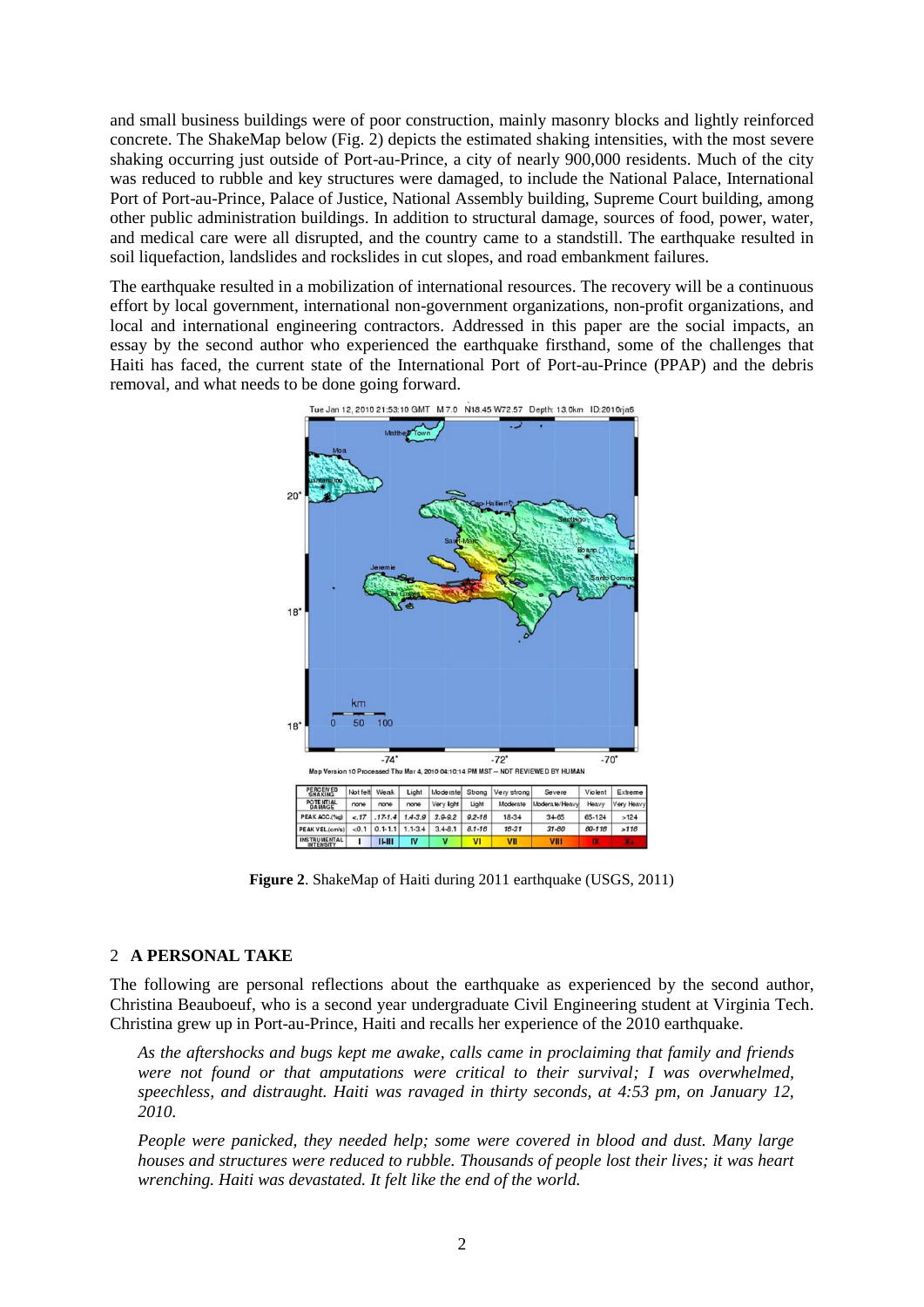*It took me nearly 10 hours to get home that first day. I burst into tears when I learned that fourteen of my friends and neighbors were trapped under the rubble, dead. My house was still standing and less damaged than most. The toxic smell of lifeless bodies and the melancholic echo of people crying resonated in the chaotic atmosphere. My grandmother's Limoges collection, which meant the world to her, was now a pile of shards. For the next fifteen days, I shared my food, clothes, underwear, sanitation products and water with my neighbors. We slept in the middle of the streets, shivering in the cold while rats and abandoned dogs wandered among us, feeling equally as lost as we were.* 

*My family and neighbors were able to receive food and clean water from the Dominican Republic, which did a great job helping the Haitian population during this rough period. There was no local organized emergency response crew or personnel available. The Haitian*  Government, itself, was greatly affected and could not play any role in the immediate recovery. *Foreign Aid and Jesus were the only relief the Haitian population had to turn to. From what I remember, medical care was provided anarchically because of the colossal amount of injured people and the lack of resources available. As a result, thousands of people had amputations, many of the cases may not have been necessary had adequate care been provided immediately.* 

*The earthquake broke bodies, houses, Limoges collections and plans, showing no mercy. The backlash of this natural disaster motivated me to become a Civil Engineer. My parents had no option but to send me to the United States in order to seek a better education and heal my trauma. I became determined to be culturally aware of the world around me. I am committed to restoring people's hopes as I help Haiti recover from the most significant disaster the country has seen. I cannot fix the past, nor prearrange the future, but I can, without doubt, make the moments we have been granted worth living for my destroyed country, my desolated countrymen, and me.*

Christina has since spent her summers back in Port-au-Prince helping to rebuild her home town with CEEPCO contracting. CEEPCO is an US-based firm providing engineering, environmental, and construction expertise in Haiti primarily based on USAID funded projects.

# 3 **CHALLENGES FACED**

Haiti has a long history of social and political unrest; it has been a nation overwhelmed by poverty and corruption for centuries. Despite approximately \$5.2 billion in foreign aid, nearly one million Haiti's remain homeless, political riots sweep the nation over the delayed recovery, and Haitians faced a cholera epidemic. The 2010 earthquake was so devastating and the recovery is slow for a number of reasons: poor construction methods and materials, preexisting political instability and poverty, and difficulty in determining the most effective method of foreign aid.

Haiti's political history is colored with corruption from gang coups to fraudulent leaders. The consecutive corrupt leaders led the nation into poverty and overcrowding in cities like PAP, making the consequences of the earthquake that much more devastating. Haiti has been subject to international trade sanctions as a result of their uncooperative government. Past presidents and military-run governments stole government money and foreign aid that was mean for natural disaster remediation. Businessmen and professionals were driven out by the political and economic instability. Given these crises the main question is what is the most effective way to deliver foreign aid and contributions? Given that the local government of Haiti (GOH) had a history of irresponsible and disorganized leadership, do we work with it or work around it? Nations remained reluctant to give money to the GOH during UN conferences.

Immediately after the earthquake, Haiti was flooded with international aid, including from nongovernment organizations (NGOs), the International Red Cross, Doctors without Borders, Islamic Relief Worldwide UK, etc. The president of Haiti at the time of the earthquake was President René Préval; he advocated for international aid to work with the GOH rather than giving money to NGOs and foreign and private contractors. The methods of contributions are discussed later in this paper.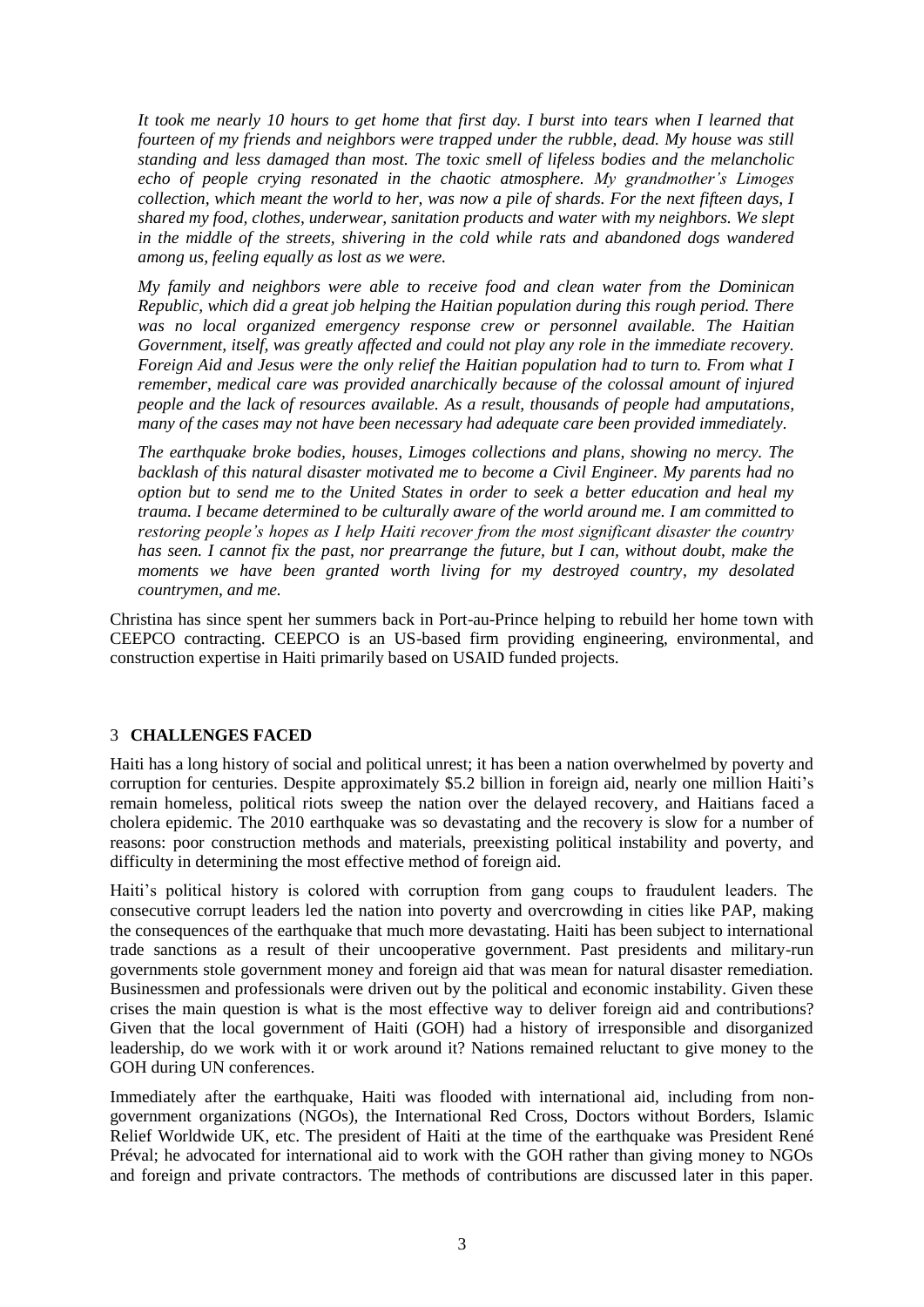President Préval recognized that Haiti could not recover and rebuild until political stability was established. The immediate emergency relief response was led by international organizations, with ~\$2.21 billion being pledged by foreign governments and ~\$3 billion being pledged by private donors (Katz 2013). Figure 3 summarizes the how recovery aid was distributed from 2010 to December 2013. While some money has been dispersed to organizations like the Haiti Reconstruction Fund, some funds still sit in the banks waiting for projects to be executed. Another issue that arose was how the money should be spent. Former US president Bill Clinton advocated the "build back better" mantra, focusing on both short term and long term recovery, but the vastness of tasks made it an idealistic mission. Clinton's Interim Haiti Recovery Commission was a prime example of good intentions that were dismantled by the lack of support from the Haitian government and the overwhelming number of proposed projects without an understanding of what was crucial to rebuild a crumbled nation.



**Figure 3**. Money pledged by public donors and distribution as of December 2012 (United Nations Office of the Special Envoy for Haiti, 2012)

Haiti's disorganized government was not only reflected in their finances, but also in the lack of regulation in the development and construction industry. As the agricultural industry collapsed in the 1950s, people migrated to the cities. The nation's capital, Port-au-Prince, was overcrowded and underdeveloped. Houses were built haphazardly typically by the homeowner using masonry block and concrete with no inspection process. Despite Haiti's history with natural disasters such as hurricanes and tropical storms, buildings were typically non-engineered. Concrete was the primary element used in construction and typically "lacked sufficient cement, had poor-quality aggregates, and were heterogeneously mixed" (Marshall et al. 2011). Buildings were lightly reinforced with improperly sized rebar, hollow rebar, and/or non-deformed rebar and voids were present in the concrete due to poor quality materials and little or no vibration upon placement (Joint Task Force-Haiti, unpublished document, 2010). When the 2010 earthquake struck it is not surprising that the city was reduced to rubble. After the earthquake, American reporter and author, Jonathan Katz, asked President Préval why there is not a building or construction code in Haiti, and Préval's replied, "there is a code already, but they don't follow it…what we need is *political stability*" (Katz, 2013).

#### 4 **WHERE IS HAITI TODAY?**

#### 4.1 **Port de Port-au-Prince progress**

The original north wharf was a  $\sim$ 460-m long by  $\sim$ 4.6-m wide pile-supported structure that was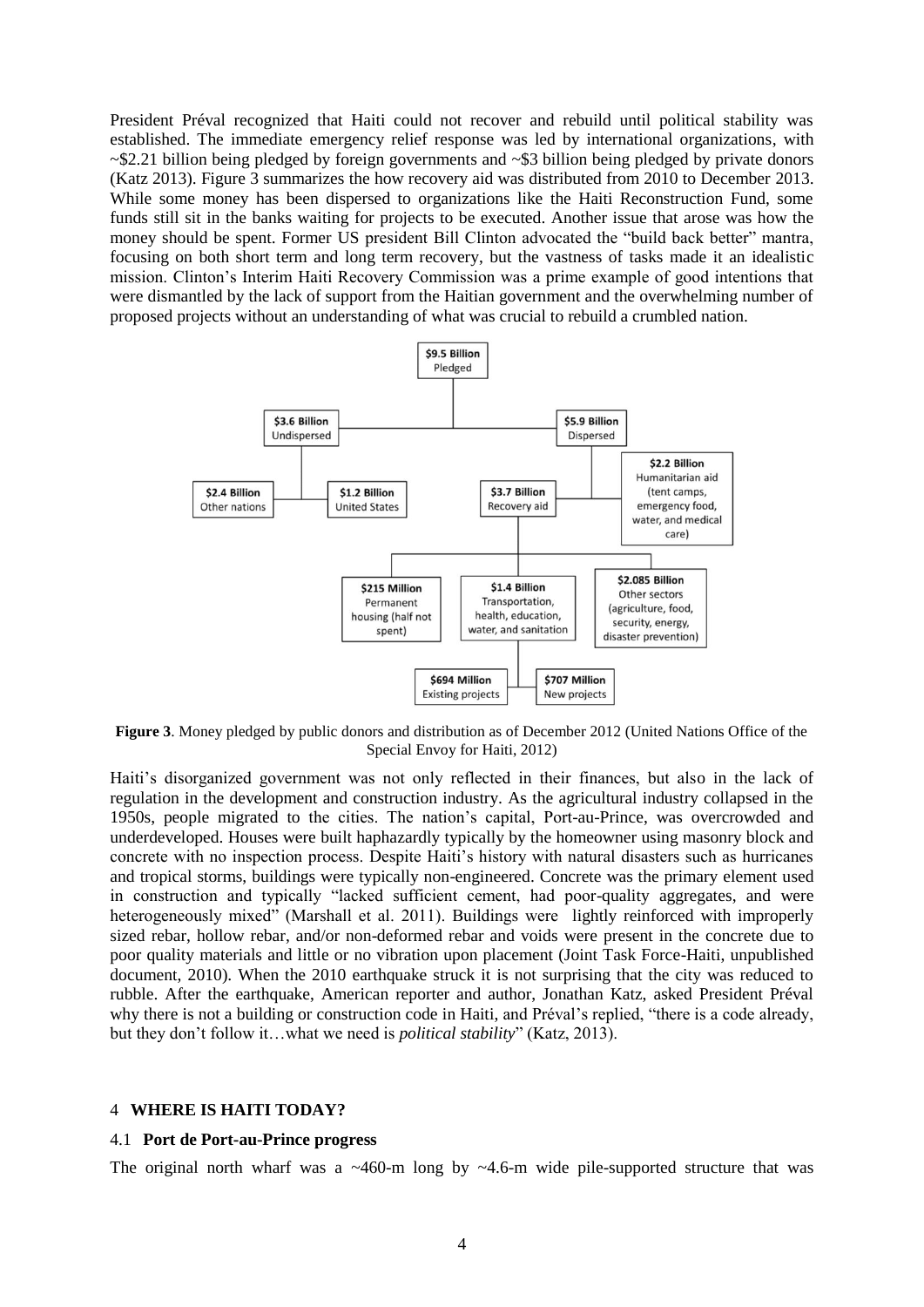supported by ~0.5 m square pre-stressed concrete piles. The wharf failed as a result of liquefactioninduced lateral spreading. The soil underlying the wharf consisted of loose-to-medium-dense sands, silty sands and gravel (Green et al. 2011). The entire north wharf collapsed seaward along with two cranes located on the structure. The deck failed by means of two mechanisms: separation of deck segments at the expansion joints and separation from pile supports due to pile settlement and pile deterioration prior to the earthquake. Lateral spreading occurred in soils up to ~50 m inland of the north wharf (Rathje et al. 2010). Figure 4 shows aerial images of the PPAP taken before and after the earthquake, to include the north wharf and the south pier.

The south pier was supported by pile bents spaced at  $\sim 6.1$  m on center with each bent supported by two vertical piles and two interior pairs of 0.5-m square pre-stressed concrete battered piles. The two causeways connecting a small island to the south pier (Figure 4) were pile-supported, one of which collapsed after the earthquake along with ~122 m of the western end of the pier. The pier collapsed as a result of liquefaction-induced lateral spreading resulting in lateral movement of the pile supported bridge and abutments. Only a few days after the earthquake, Naval Facilities Engineering Command (NAVFAC) Dive Team and the Military Task Force (MTF) was on site to assess the damage and current state of the remaining ~260 m of the south pier. The dive inspectors observed "significant corrosion of the reinforcing steel and deterioration of concrete" (Werner et al. 2011). Further exploration "showed that 143 of the 156 batter piles along 39 of the pier's 45 bents were categorized as moderately or severely damaged" (Werner et al. 2011).



**Figure 4.** Before and after photos of the North Wharf of the Port de Port-au-Prince (SOUTHCOM, 2011)

The damage to PPAP impeded the delivery of relief supplies such as food, water, and construction equipment. In order to accommodate the delivery of relief supplies in the short term, the MTF focused their efforts on construction of a temporary port along the shoreline. The south pier was temporarily repaired by the Navy's Underground Construction Team One (UCT-1) and restored to the loadbearing capacity prior to the earthquake. The restoration of the pier involved the placement of epoxy mortar for piles that were still in contact with the deck to provide reinforcement of the pile and the construction of a cast-in-place reinforced concrete pile cap to restore the connections of piles that were no longer in contact with the deck (Werner et al. 2011).

In February 2012 the Haitian Government and the Authorite Portuaire National (APN) reached an agreement on funding and management for reconstruction of the port facilities of the PPAP. The project is being managed by Director Generals Evens Jean Charles (2011 to 2012) and Alix Celestin (2012 to present). Mr. Celestin is a civil engineer with more than thirty years of experience, and his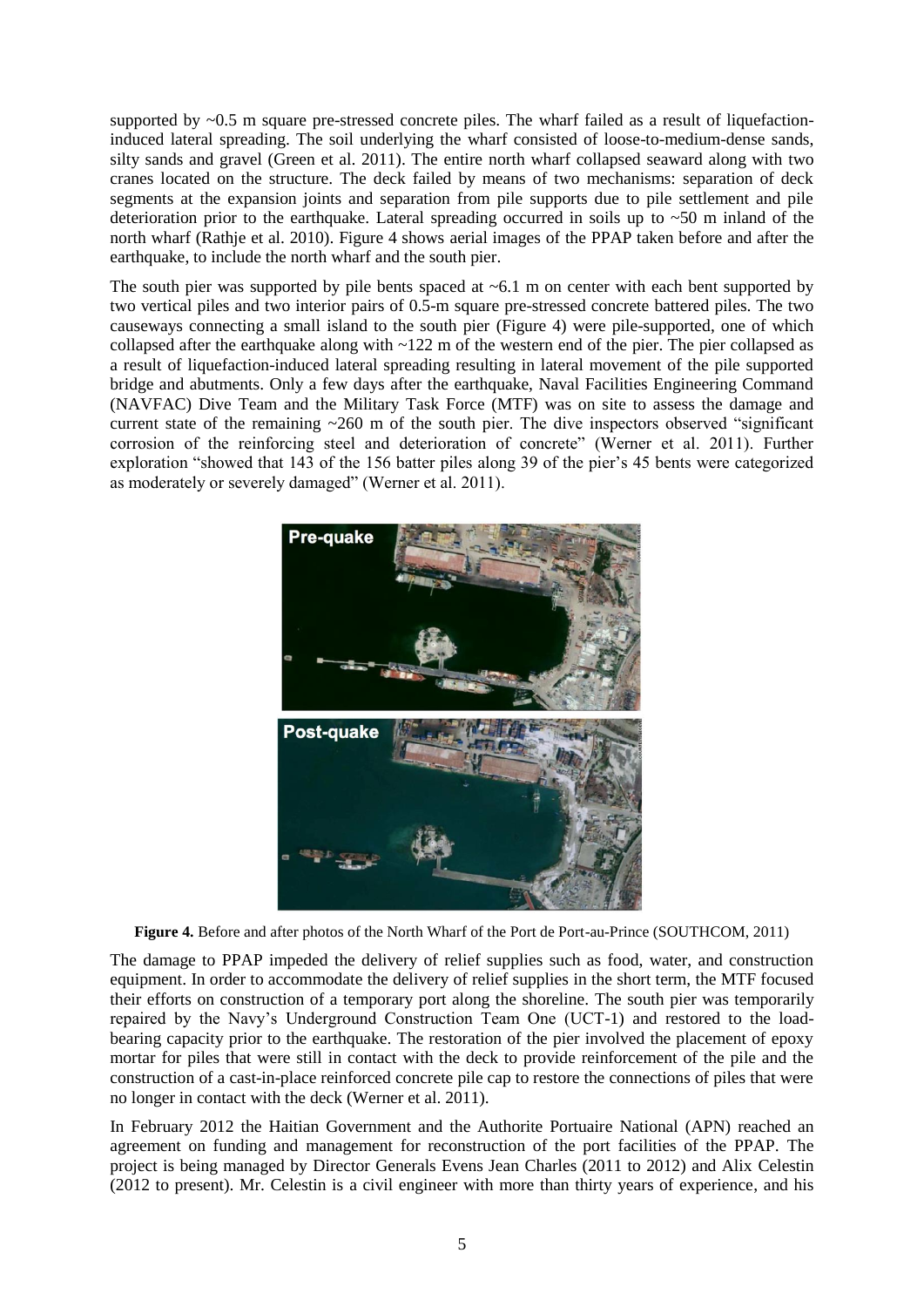goal is to make the APN the "reference of the Caribbean" as it was in the 1980s. Celestin opened bids for reconstruction of the PPAP shortly after taking lead on the project. The summary of a few of the items the bids were to include pertaining to the PPAP is listed below.

- Construction of the new North Wharf that is  $~460~$ -m long to a water depth of roughly 11.6 m in order to accommodate the rails and equipment needed to operate the cranes
- Reconstruction of the south pier's RO-RO bridge. It is to have a ramp roughly 30-m wide to a water depth of  $\sim$ 11.6 m
- A portion of the basin and ~100 m navigation channel are to be dredged to 11.6 m to access the dock
- The north wharf is to be completed 18 months after the contract has been signed

Figure 5 depicts the APN final design of the PPAP including a complete rehabilitation of the north wharf and south pier and docking area that suffered extensive lateral spreading.

In May 2013, the contract was signed by Minister Wilson Laleau, Alix Celestin, and Fransisco Senis, the Chief Executive Office of the Italian-American firm GLF Construction Corporation, headquartered in Miami, Florida, with a completion deadline of November 2014. GLF has done many international heavy civil and marine works projects accumulating over 100 years of experience in roughly 20 countries. Little has been published on the progress of the rebuilding of the port. However, GLF performed vibro-compaction at 1440 compaction points, demolished the remainder of the north wharf, and removed ocean debris. On 3 July 2014 the Director General of the APN visited the site for inspection and updates on the progress of the north wharf. The Director met with GLF engineers and concluded that construction was on schedule (APN, 2014). At the time of the meeting, piles were being driven and vibro-compaction was ongoing. In September 2014, it was released to the press that construction was progressing at a reasonable rate, with  $118$  1-m piles and  $4 \sim 0.9$ -m piles driven and 199 reinforcement bar cages for the pre-slabs assembled (HaitiLibre, 2014). While the inland grounds have been remediated, the reconstruction of the wharf and pier is still ongoing.



**Figure 5.** Final design of the Port de Port-au-Prince (APN, 2014)

# 4.2 **Debris removal**

Much of Port-au-Prince and surrounding areas were reduced to rubble after the 2011 earthquake. Most construction in Haiti was done by home owners using masonry block reinforced concrete with no quality or construction inspection. As a result, roughly 30% of buildings in Port-au-Prince collapsed. Moving outwards from the epicenter of the earthquake towards Leogane, roughly 62% of buildings were partially to completely collapsed (Marshall et al. 2011). The massive amounts of rubble blocking roadways greatly retarded the distribution of relief supplies and efforts. With the amount of debris covering streets and communities, implementation of a debris removal program was crucial to the immediate recovery efforts. There was no comprehensive plan put into place, which made it difficult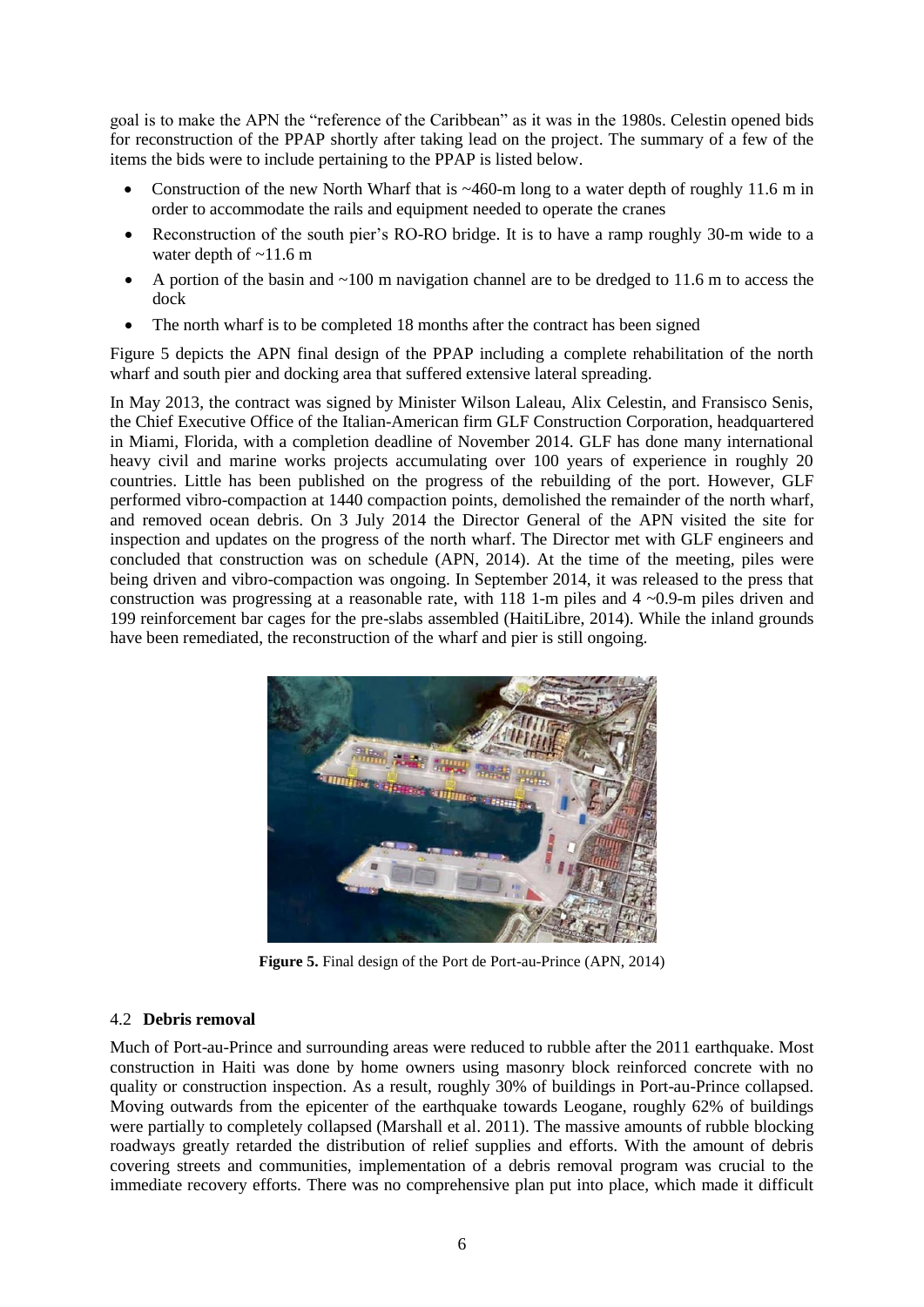for efforts to be effective. The United States funded a significant portion of the debris removal efforts, which are discussed in the following.

Immediately after the earthquake, the Obama administration assigned the Department of Defense (DoD) to oversee rescue and recovery operations in Haiti. The United States Army Corps of Engineers (USACE) Debris Planning Cell took charge in developing a debris plan in February 2010. In the management plan the goal identified was "to provide structure, guidance, and standards for debris clearance, processing, and disposal, identify methods to resolve debris removal in an environmentally responsible manner, identify private and non-governmental organizations to participate in the management of debris, expedite debris removal, recycling, and disposal, efforts that provide visible signs of recovery, and maximize opportunities for employment of the Haitian people and Haitian contractors" (United States Southern Command, 2010). The volume of debris was estimated to be 15- 20 million cubic meters. Some of the challenges faced in this plan were the limited landfill capacity, and limited financial resources and equipment. Following the efforts by the USACE, the Obama administration transferred the responsibility of all US efforts to the United States Agency for International Development (USAID). For these efforts, the US pledged over \$100 million for rubble removal (USAID 2014). The USAID provided grants and contracts to four NGO partners, the International Organization for Migration, Cooperative Housing Foundation, Development Alternatives Incorporated, and Chemonics International Incorporated, to use Cash-for-Work (CFW) programs to remove earthquake debris. While 60,000 short-term jobs were created through the CFW programs, the efforts proved neither efficient nor cost effective on a large scale, as determined by the audit initiated by the Office of Inspector General (OIG) (Trujillo 2010). Following these efforts, the USAID issued an 8(a) contractor, PSH Group, to manage earthquake debris at the Verraux Terminal (private port) and the Port-au-Prince Landfill, Truitier in March 2010 and June 2010 respectively. The PSH Group established the Construction & Demolition debris site management by means of providing management, labor and equipment. The debris was taken to a controlled 2.8-hectare lot waste disposal site. In June 2010, the USAID issued a task order to Parsons Global Services to monitor and track the progress on the debris removal efforts by deploying staff members to assess the daily progress and prepare monthly and daily updates. This organizational effort was made with hopes to turn over to the GOH.

In 2011, the GOH issued the first large debris contract through the Prime Minister's office to the Haiti Recovery Group, a US-Haitian joint venture. Haiti's Ministry of Public Works, Transportation, and Communication (MTPTC) was directed to oversee project and assess the structural damage of PAP and surrounding areas, organize preparations for reconstruction and debris removal efforts, and ensure coordination of the GOH and the municipality. The MTPTC later became head of a Debris Working Group under the Interim Haiti Recovery Commission (IHRC), an organization that operated as a forum for NGOs, Government, and contractors to coordinate debris efforts. The role of IHRC was to evaluate projects for consideration that were in line with the GOH's action plan for recovery. After a project is granted approval, the Haiti Recovery Fund (HRF) was responsible for the appropriate dispersion of project funds. Approved funds and projects were allocated by the World Bank, United Nations, or Inter-American Development Bank (Rouzier 2014). As discussed above, the effectiveness of the IHRC was limited. In January 2011 the USAID awarded a contract to CHF International to remove debris in the heavily populated PAP neighborhood of Nazon. CHF removed over 480,000 cubic meters of debris and employed nearly 15,000 Haitians in CFW programs. CHF partnered with the local Caterpillar-Haytrac dealership in Haiti to train local operators to remove rubble from roads, canals, and public centers. The mission was to get Haitians back into their homes by demolishing those that were destroyed or unrecoverable and to build up to 6,000 shelters (Global Communities 2011).

By October 2010 the USAID had \$17 million set aside to spend on debris removal, but rather than contract it out directly, the money was transferred to the United Nations Development Programme (UNDP). The agency essentially created its own debris removal company to compete with professional contractors. By December 2010 an additional \$25 million was received and was put towards an 18 month debris management program scheduled to start May 2011. The UNDP, UN-Habitat, International Labor Organization (ILO), and the United Nations Office for Project Services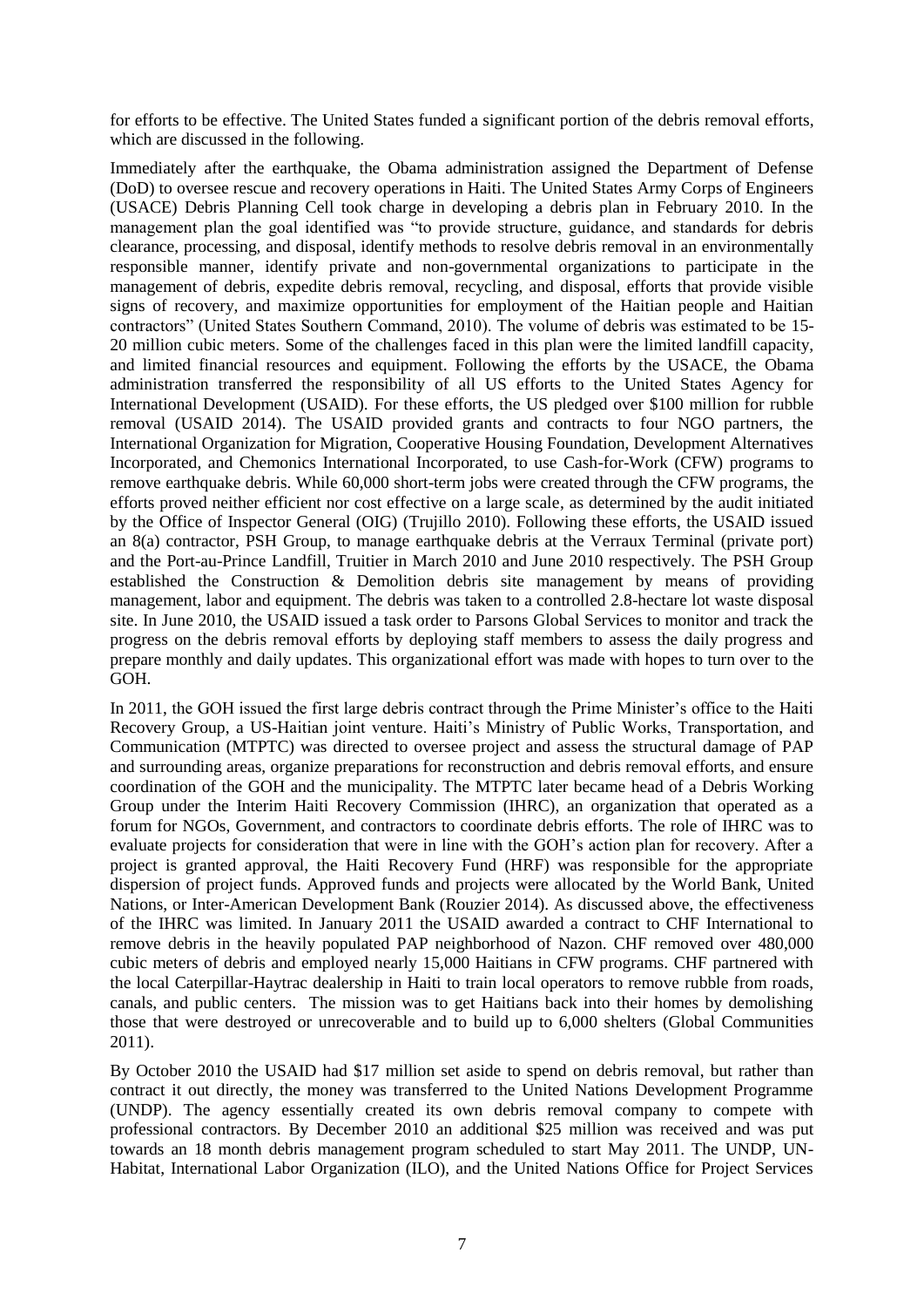(UNOPS) partnered together in collaboration with the MTPTC and NGOs to begin the recovery phase of urban areas of PAP. The UN-Habitat was responsible for organizing and mobilizing community efforts, the UNDP was responsible for demolishing the unstable structures as identified by the MTPTC and organizing the rubble removal process, and the ILO was responsible for creating a network of employment opportunities by developing small enterprises. The primary targeted areas in PAP, as identified by the MTPTC, included Bolosse, Turgeau, Gros Morne, and Nerette. As outlined by the Haiti Reconstruction Fund Project Document, the expected results were:

- 1. Community participation, social cohesion and capacity development of local institutions.
- 2. More than 7,000 structurally damaged building (tagged as red houses) will be safely demolished.
- 3. Over  $625,000 \text{ m}^3$  of debris will be removed and managed.
- 4. At least  $300,000 \text{ m}^3$  of debris will be recycled.
- 5. A minimum of 3,000 people will be benefit from the income generating activities (HIMO) and support to small and micro-enterprises
- 6. Local economies will be revitalized thanks the direct and indirect benefits of the project (UNDP, unpublished report, 2010)

All initiatives from UN-Habitat, UNDP, and the ILO were highly dependent on the GOH's ability to organize the communities and lead the ongoing process. The project was completed in October 2012 with  $\sim$  2.1 million cubic meters of rubble removed and 13,000 short-term jobs created.

Also launched in 2011, the UNOPS, UNDP, and ILO jointly implemented the 16/6 Project with funding from the HRF under the leadership of the GOH. The objective of the project was to help Haiti transfer from the recovery and rubble removal phase to the development phase by relocating the displaced from 6 shelter camps to 16 neighborhoods. The project had two primary components, housing and community infrastructure. The housing component ensured that unsafe homes were demolished and safely rebuilt while the infrastructure component ensured that basic services were provided to the populations of each of the 16 communities (such as road and drainage paths, environmental and sanitation remedies, and education and health opportunities). Local labor and products were used in collaboration with the ILO in an effort to train the local community. The mission of UNOPS was to advise the government on the strategy involved in creating an effective and organized plan and ultimately transfer effective know-how (UNOPS 2013). After more than \$100 million of funding from USAID and the DoD, the project was completed in October 2012 with a total of 7.4 million cubic meters removed and more than 350,000 short-term jobs created (HRF, 2012). The debris removal phase was critical in order to proceed to the reconstruction phase, but due to the absence of a nation-wide plan, individual agencies and the GOH essentially operated separately making the debris removal process a sluggish operation.

# 5 **GOING FORWARD**

In order for Haiti to become a developed nation, the GOH must find a means of transitioning from short-term to long-term recovery. The short-term recovery addresses the immediate relief needs of the people like medical care, food supplies, debris removal, shelters, etc. The long-term recovery is much more crucial and has several moving pieces associated with it, all dependent on a stable government. The GOH must learn from the recovery efforts and methods used by foreign aid organizations and become capable of developing a long-term plan for Haiti. Before tackling a project, the GOH and its foreign contractors need to develop realistic timeframes, be proactive in establishing a contract, and be thorough and realistic in setting the scope of the project. In going from recovery to development the GOH must focus on road infrastructure, waste management, enforcement of the building code (including a standard of materials), enforcement of security, and port infrastructure while maintaining practical observations of the needs of the people. In order for Haiti to continue to receive foreign aid, the GOH needs to establish stable and reliable leadership that is supported by the public. The redevelopment of Haiti will create jobs and boost the economy and reinstall the public's confidence in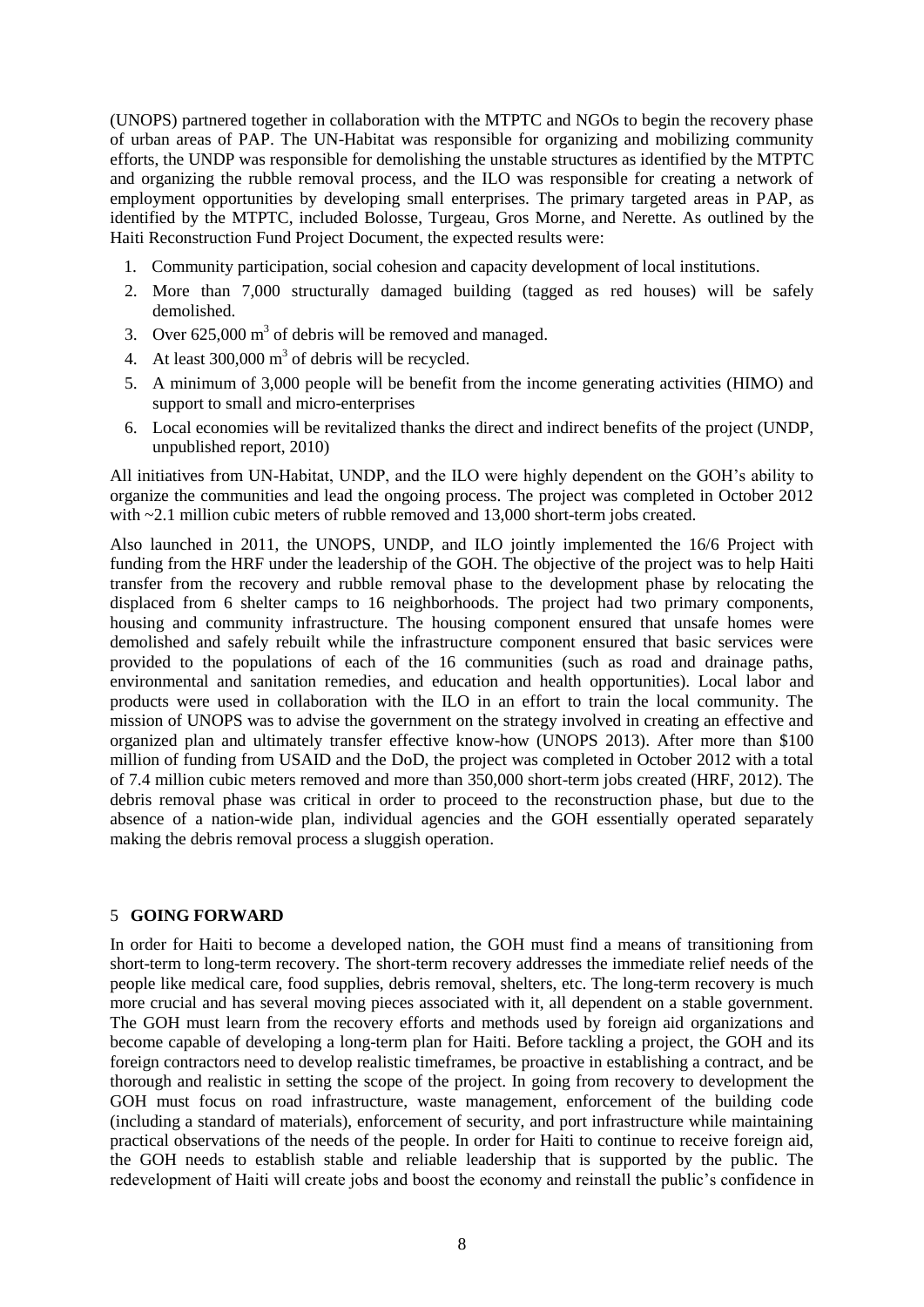their government. A nation cannot escape underdevelopment and poverty solely by means of foreign donations. The people of Haiti have little faith in their government and feel they are underrepresented and policies have showed little growth since the earthquake. The GOH Haiti needs to create policies that encourage development of public services to boost the economy and public infrastructure.

#### ACKNOWLEDGEMENTS

This study is based on work supported by the U.S. National Science Foundation (NSF) grants CMMI-1030564 and CMMI-1435494. Additionally, C. Beauboeuf received an Undergraduate STEM Bridge Scholarship from the Virginia Space Grant Consortium (VSGC) to participate in this study. The authors gratefully acknowledge this funding. However, any opinions, findings, and conclusions or recommendations expressed in this paper are those of the authors and do not necessarily reflect the views of NSF or VSGC.

#### REFERENCES:

- APN 2014. Visit the Site for the reconstruction of North Quay of the Port of Port-au-Prince by the Director General of the NPC surrounded by executives institution. APN,  $\langle \text{http://apn.gov.ht>}(Sept. 14, 2014).$
- Frankel, A., Harmsen, S., Mueller, C., Calais, E., & Haase, J. 2011. Seismic hazard maps for Haiti. *Earthquake Spectra*. 27 (S1). S23-S38.
- Global Communities 2011. Haiti Earthquake. Global Communities, <http://www.globalcommunities.org> (Nov. 14, 2014).
- Green, R.A., Olson, S.M., Cox, B.R., Rix, G.J., Rathje, E., Bachhuber, J., French, J., Lasley, S., & Martin, N. 2011. Geotechnical aspects of failures at Port-au-Prince seaport during the 12 January 2010 Haiti Earthquake. *Earthquake Spectra*. 27 (S1). S43-S65.
- HaitiLibre 2014. Haiti-Reconstruction: Monitoring of port works. HaitiLibre, <http://www.haitilibre.com> (Sept. 14, 2014).
- HaitiLibre 2013. Haiti-Reconstruction: Reshaping of more than  $28,000 \text{ m}^2$  of the port area. HaitiLibre, <http://www.haitilibre.com> (Sept. 14, 2014).
- HaitiLibre 2013. Haiti-Reconstruction: Signature of the contract for the construction of the North Wharf. HaitiLibre, <http://www.haitilibre.com> (Sept. 14, 2014).
- HaitiLibre 2014. Haiti-News: Some news here and there…. HaitiLibre, <http://www.haitilibre.com> (Sept. 14, 2014).
- Katz, J.M. 2013. *The Big Truck That Went By*, 1<sup>st</sup> Ed., New York, NY.
- Marshall, J.D., Lang, A.F., Baldridge, S.M., & Popp, D.R. 2011. Recipe for Disaster: Construction Methods, Materials, and Building Performance in the January 2010 Haiti Earthquake. *Earthquake Spectra*. 27 (S1). S323-S330.
- Rathje, E.M., Bachhuber, J., Dulberg, R., Cox, B.R., Kottke, A., Wood, C., Green, R.A., Olson, S., Wells, D., & Rix, G. 2011. Damage patterns in Port-au-Prince during the 2010 Haiti earthquake. *Earthquake Spectra*. 27 (S1). S117-S136.
- Rouzier, P. 2014. Setting the Record Straight on Haiti's Recovery. Huffington Post, <http://www.huffingtonpost.com" (Dec.5, 2014).
- Sontag, D. 2012. Rebuilding in Haiti Lags After Billions in Post-Quake Aid. The New York Times, <http://www.nytimes.com> (April 22, 2014).
- The New York Times 2012. Where Did the Money Go? The New York Times, <http://www.nytimes.com> (April 22, 2014).
- Trujillo, C. 2010. Audit of USAID's Cash-for-Work Activities in Haiti. Report No. 1-521-10 009-P. San Salvador, El Salvador, 4-13.
- UNDP 2013. Technical Guide for Debris Management. 1<sup>st</sup> ed., UNDP. United States Southern Command (2010). "Operation Unified Response: Support to Haiti Earthquake Relief 2010." United States Southern Command [http://www.southcom.mil](http://www.southcom.mil/) (Mar. 10, 2014)
- UNOPS HTOC 2012. Annual Report, Haiti: building for sustainable development. Port-au-Prince, Haiti.